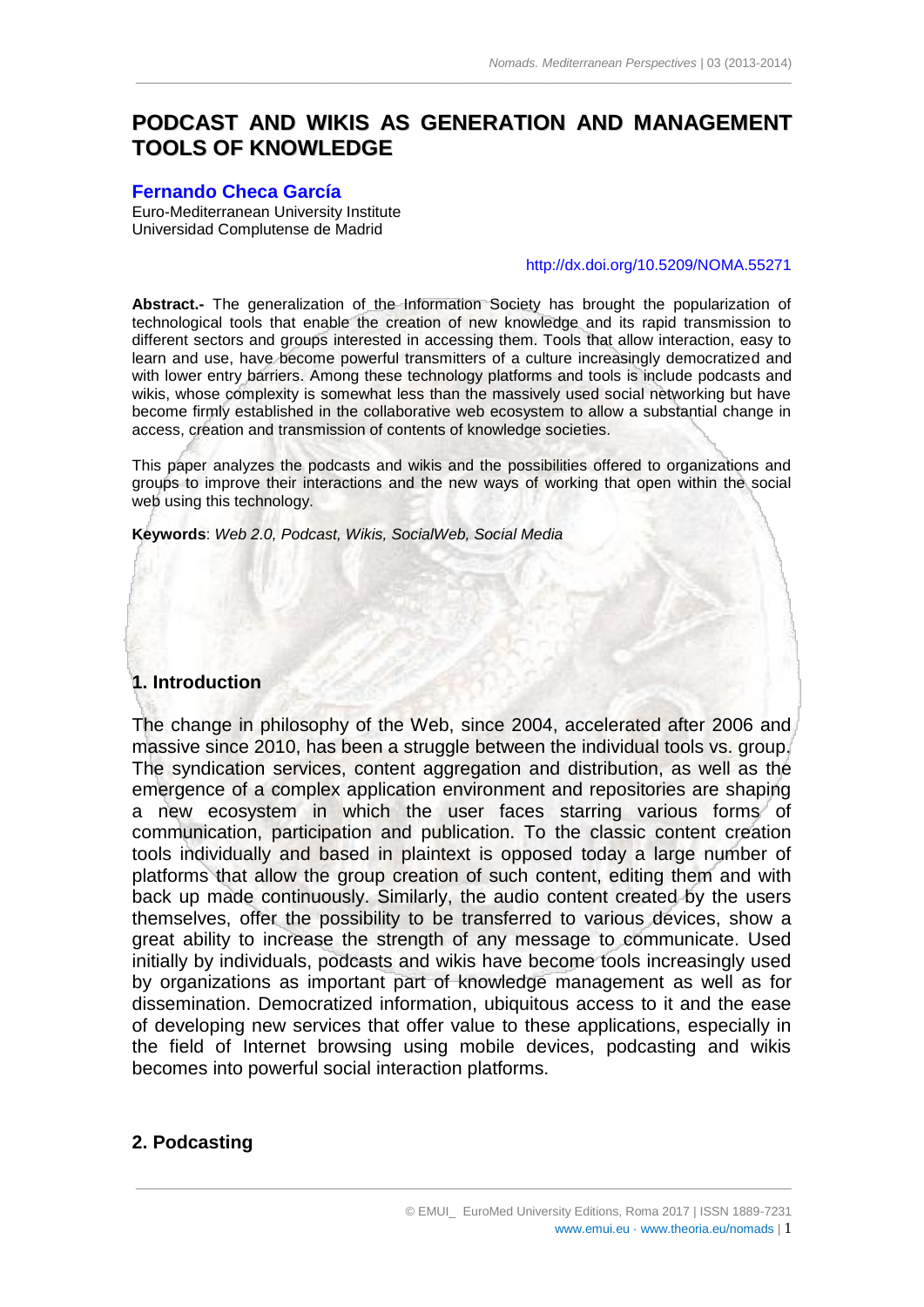The origins of podcasting date back to 2001 but the published references on this form of expression begin to appear on the Internet in 2004, growing in number to the present, in the moment that Google offers to search for the word "podcast" more 192 million entries. One of the first references to podcasting is the article by Ben Hammersley in The Guardian entitled "Audible Revolution". At that time it pointed terms like audioblogging and podcasting. The listener could listen to audio broadcasts, after downloading, where he wants and when he wants.

 $\_$  ,  $\_$  ,  $\_$  ,  $\_$  ,  $\_$  ,  $\_$  ,  $\_$  ,  $\_$  ,  $\_$  ,  $\_$  ,  $\_$  ,  $\_$  ,  $\_$  ,  $\_$  ,  $\_$  ,  $\_$  ,  $\_$  ,  $\_$  ,  $\_$  ,  $\_$  ,  $\_$  ,  $\_$  ,  $\_$  ,  $\_$  ,  $\_$  ,  $\_$  ,  $\_$  ,  $\_$  ,  $\_$  ,  $\_$  ,  $\_$  ,  $\_$  ,  $\_$  ,  $\_$  ,  $\_$  ,  $\_$  ,  $\_$  ,

Dave Winner, creator of RSS format, worked on developing a system that would include in the RSS format audio files and in 2003, under BloggerCon Conference, organized by Dave Winner, Adam Curry, one of the first creators recognized podcasts, presented a code developed for the Apple company that allowed automate sound bites from RadioUserLand, a program that also had been created by Dave Winner, the Apple player, iTunes, allowing synchronization with iPod devices (Sella, 2009). From 2004 started to use the term podcaster to define creators of this type of content in audio format. Although initially it was thought that the art of podcasting will focus primarily on audio content, soon it covered the video content and it was renamed, in this case vodcast or videocast.

# **2.1. The origin of the podcast term**

There are differences on the etymology of the term podcast. On the one hand we can see that is a neologism that comes from the mixture of the words iPod and "Broadcasting", ie, the mixture of the player and the signal transmission and broadcasting of audio and video. However, sometimes it is referring to the term "pod" as pod or capsule. Thus, the concept would reference podcastingbroadcasting content in encapsulated form. On the other hand, the word POD can be understood as an acronym for the term "Personal On Demand", so it can be used by other manufacturers players MP3 files without problem.

As of June 2005, with the release of version 4.9 of iTunes there was the opportunity to begin to syndicate the content of the podcasts, popularized since then as a audio content publishing. It is the aspect of making syndication the differentiator from other audio files on the Internet. Listeners can also go to the website and download the file directly or listen via streaming with player installed on their computer or embedded in the web. Thus, the fact that an audio file attached to a feed is a key feature of the podcasts, but it is not necessarily have to subscribe to it to hear it.

The typology of podcasts is as diverse as imaginable. This diversity is one of the features that make it popular. The shaft, as with all the tools of Web 2.0, is in the user, who is choosing between what he wants and how is the best to access it and play it. The podcasts offer users new possibilities of communication. Through its audio content creation becomes a Social Media. This is why radio stations have begun to take this into account and most of them have incorporated the new tool. The format reinforces and helps radio stations by adding to its content the syndication content. It also offers the ability

<sup>©</sup> EMUI\_ EuroMed University Editions, Roma 2017 | ISSN 1889-7231 www.emui.eu · www.theoria.eu/nomads | 2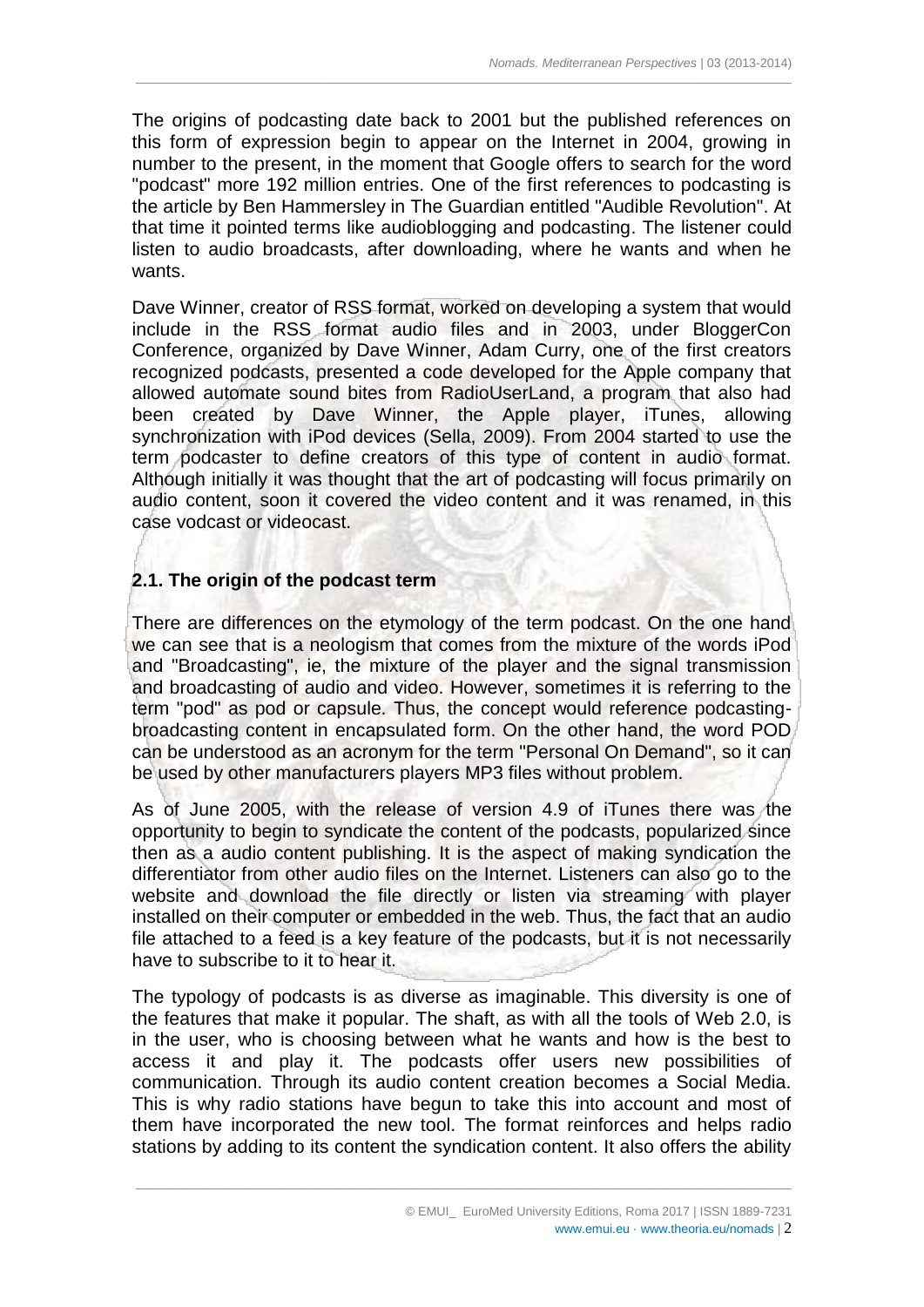to meet new demands of the audience. The contents may specialize breaking the popularity criteria, for audience size and schedules. It also favors the broadcast and makes available to listeners the audio files. The podcast reappears as an example of content located in "the long tail", which may not be very popular or mass but with some audience interested, which they can, in this way, pay attention (Postman, 2006).

 $\_$  ,  $\_$  ,  $\_$  ,  $\_$  ,  $\_$  ,  $\_$  ,  $\_$  ,  $\_$  ,  $\_$  ,  $\_$  ,  $\_$  ,  $\_$  ,  $\_$  ,  $\_$  ,  $\_$  ,  $\_$  ,  $\_$  ,  $\_$  ,  $\_$  ,  $\_$  ,  $\_$  ,  $\_$  ,  $\_$  ,  $\_$  ,  $\_$  ,  $\_$  ,  $\_$  ,  $\_$  ,  $\_$  ,  $\_$  ,  $\_$  ,  $\_$  ,  $\_$  ,  $\_$  ,  $\_$  ,  $\_$  ,  $\_$  ,

The independent podcasts are characterized by the lack of a definite style and the reasons for starting a podcast can be varied, but one of the main reasons for independent podcasts is the desire to express and communicate. "The podcast becomes a micromedia" (Sella, 2008). As such it has its own rules among which are those that support editing the files just a bit and focus the importance in the content. On the other hand, the podcaster is very close to his audience and thus can establish a peer relationship with their listeners. Similarly, for companies creating a podcast offers the possibility of achieving greater visibility inside and outside the network, offering differences from the usual content shown on corporate websites, jumping borders and improving the advertising support capabilities with a significant cost reduction, both in regard to the creation or editing as message distribution virally.

## **2.2. Corporate and organizational uses**

The commissioning of a podcast as a communication tool organizational means carrying content creation to a special level, as being able to be heard at any time, makes the strength of the message breaks the usual boundaries of the Web. From all organization it can be observed some options and possibilities for application (Cangialosi, 2008).

- Informing customers about products and services. More comprehensive than using texts and achieving greater persuasion and a language much closer.
- Support and FAQ attention. Improving the classic space located on the website, and including answers to questions that may arise through the comments, answering them by referring the client who make the question, thus improving personalized communication.
- Industry news. A podcast can become a point of reference on what happens in any sector. Talk of the industry, competitors, advances and improvements in business from a broader perspective, can enhance the reputation of the organization as expert participants in the market.
- Success stories. A company that wants to show a product can use the podcast to publicize best practice, more attractive and persuasive than a text published on the corporate website.
- Make public the awards received by the organization. From the point of view of public relations is critical that these reach the stakeholders and podcasting provides a good way to overcome difficulties to reach the mainstream media.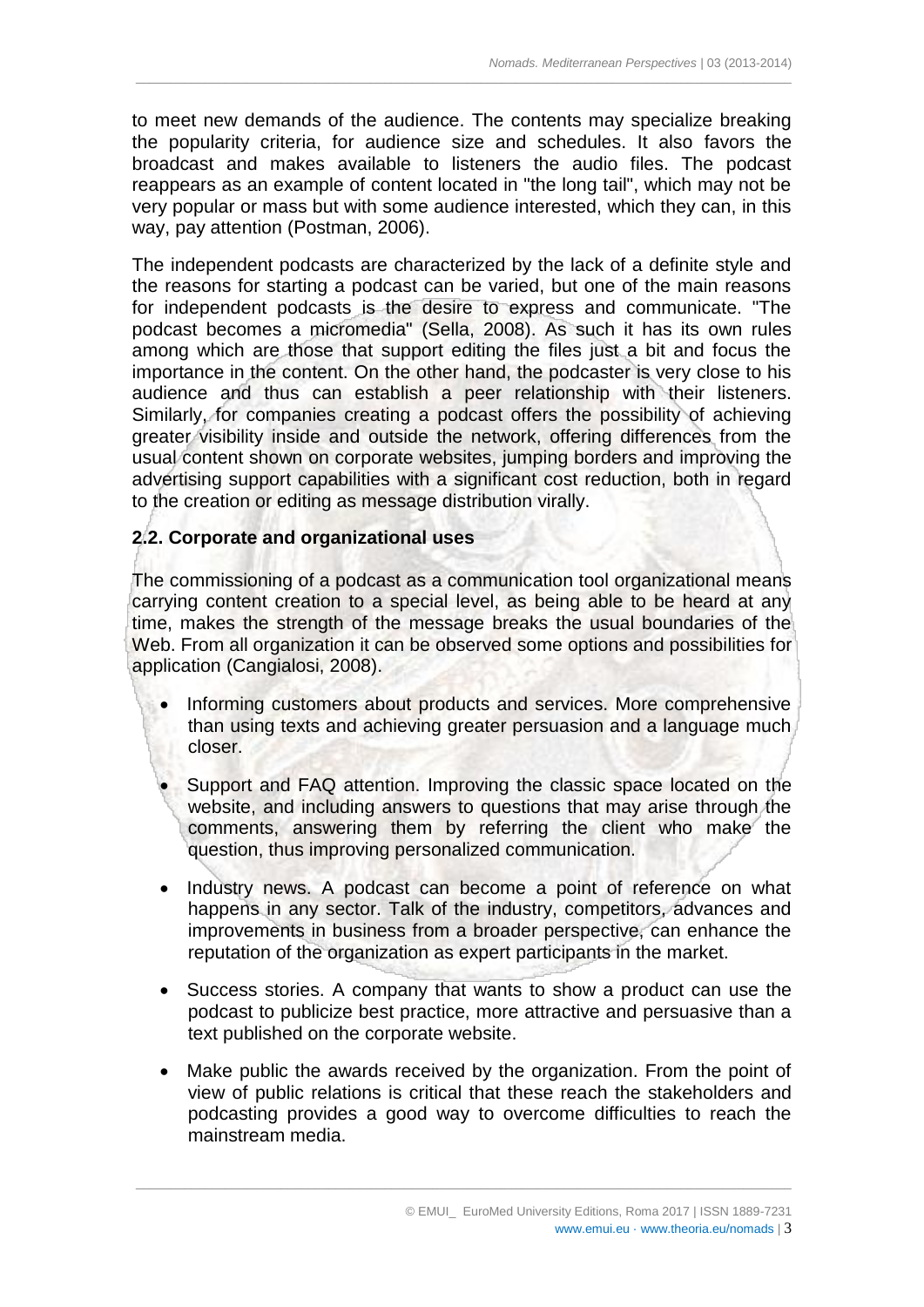Distribution of documents and press releases. An audio file is much easier to be distributed or at least, to be taken into account in a world in which the avalanche of written messages is overwhelming.

 $\_$  ,  $\_$  ,  $\_$  ,  $\_$  ,  $\_$  ,  $\_$  ,  $\_$  ,  $\_$  ,  $\_$  ,  $\_$  ,  $\_$  ,  $\_$  ,  $\_$  ,  $\_$  ,  $\_$  ,  $\_$  ,  $\_$  ,  $\_$  ,  $\_$  ,  $\_$  ,  $\_$  ,  $\_$  ,  $\_$  ,  $\_$  ,  $\_$  ,  $\_$  ,  $\_$  ,  $\_$  ,  $\_$  ,  $\_$  ,  $\_$  ,  $\_$  ,  $\_$  ,  $\_$  ,  $\_$  ,  $\_$  ,  $\_$  ,

- Promoting news. As with information on products and services, in an organization the news happens permanently. In an environment of constant change these changes should arrive as soon as possible to potential targets.
- Show nearest friendly face, away from the classic little formal corporate communication, according to new uses of communication 2.0.

## **2.3. Types of podcasts**

As noted earlier, the cornerstone that makes podcasting in an environment inside in Web 2.0 is the ability to syndicate using RSS feeds. As an extension of blogging, podcasting has reached in a few years becoming very popular micromedia one of the most used by organizations and individuals. The possibility of receiving feedback simply means it can be multiple styles or formats, depending on the characteristics of the issuer. Among these we can highlight the following formats:

- Format with multiple narrators or single narrator. In this style one or more voices is narrating the desired message with direct style, focusing on content and with few extra resources. What matters is the channeled message in the voice of the protagonists.
- Interview. The classic format used in conventional radio maintains its freshness in the environment of the podcast because is a known reference. In order to carry on with certain quality is required a prior production, which prepare the questions to ask the interviewee as well as the additional technology to record it.
- Discussion. Make the podcast as an informal conversation between experts can be very interesting for the listener. In this case the content is displayed as a debate or an interview, talking several people at the same time. It offers different views but can cause problems if the manager's podcast has no experience in moderating and generate interrupts that create excessive noise.
- Sonic Tour. Especially suitable to support the making or participation in events, it shows the audio of the environment, what is happening in certain environments. It becomes a piece that moves the listener to the emotion of the situation experienced.
- Live Presentation. Allows transmission of events and makes these acts reach people who cannot go to them. Generates high proximity to the listener and helps in building strong links related to digital identity.

 $\_$  , and the state of the state of the state of the state of the state of the state of the state of the state of the state of the state of the state of the state of the state of the state of the state of the state of the

# **2.4. Technological aspects of podcasting**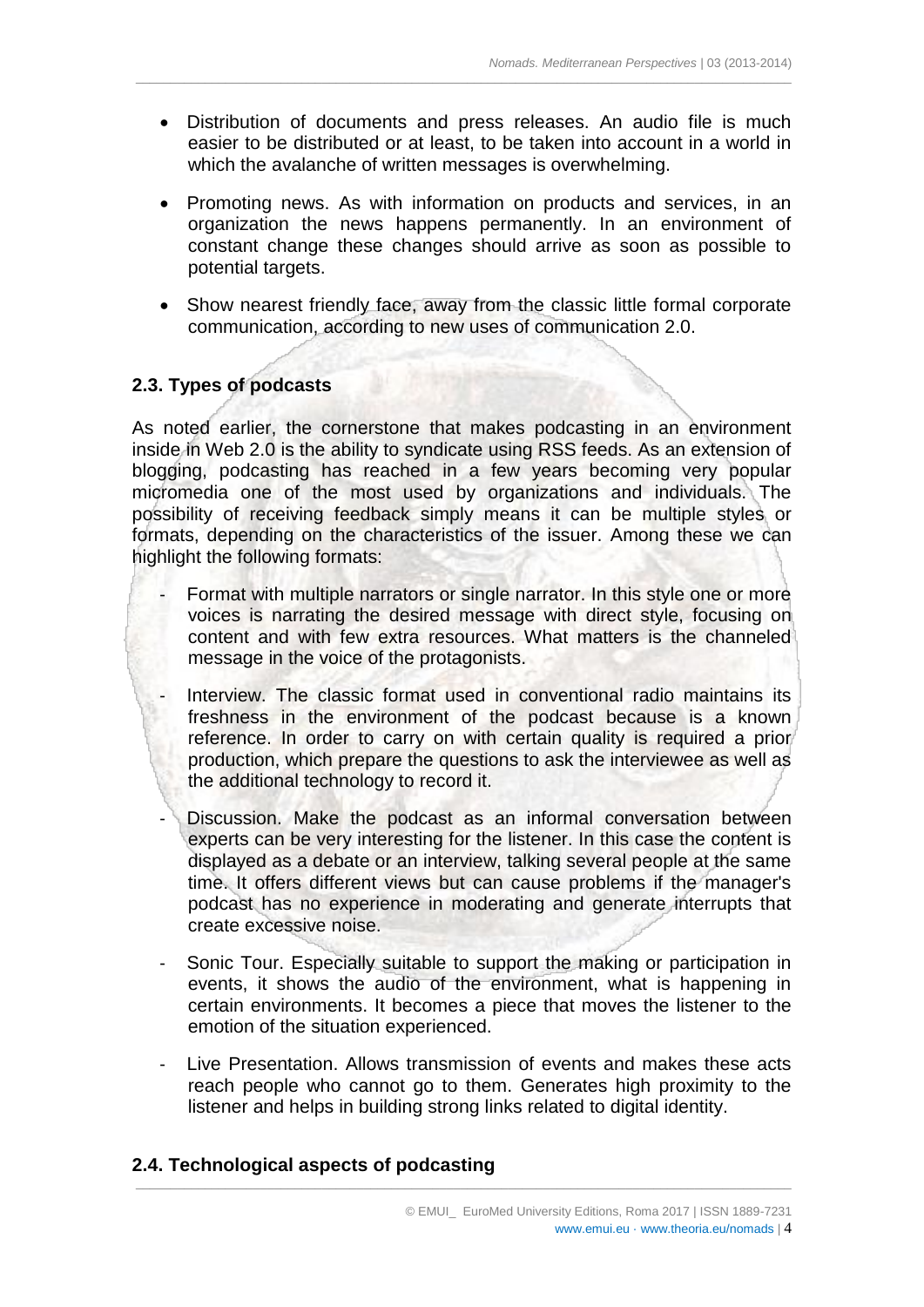When it starts to use a podcast as a communication tool is important to prepare and plan the production schedule. The frequency of the episodes must be governed inter alia by the time available. In the case of a daily publication time required will be much greater, and it should not be forgotten in no time the audience to prevent the unidirectional communication. The fact publish daily, especially if it is a long-term podcast, can saturate the listeners, but posting without clear and known intervals could affect listeners, and they can do not consider it part of the conversation or relationship.

 $\_$  ,  $\_$  ,  $\_$  ,  $\_$  ,  $\_$  ,  $\_$  ,  $\_$  ,  $\_$  ,  $\_$  ,  $\_$  ,  $\_$  ,  $\_$  ,  $\_$  ,  $\_$  ,  $\_$  ,  $\_$  ,  $\_$  ,  $\_$  ,  $\_$  ,  $\_$  ,  $\_$  ,  $\_$  ,  $\_$  ,  $\_$  ,  $\_$  ,  $\_$  ,  $\_$  ,  $\_$  ,  $\_$  ,  $\_$  ,  $\_$  ,  $\_$  ,  $\_$  ,  $\_$  ,  $\_$  ,  $\_$  ,  $\_$  ,

Secondly, it is important to analyze first whether to use copyrighted material from author to avoid possible problems related to claims in the case that have not been paid the corresponding fees. This is especially important in the case of using music files. It is also necessary to clearly define the terms of access to the service, some of which may be regulated by law. It should also be made clear a description as possible of the type of podcast that is done, as to avoid misunderstandings and help the virality of content. In the event that the required content access restrictions include age, these must be visible before the subscription file download or RSS.

It should also display the podcasters´ rules of conduct and aspects of licenses use and copyright. Most podcast publishers publish their creations under Creative Commons licenses, but in the case of corporate podcasts, wanting to keep the copyright thereof, assuming the difficulty of protect the content on the Internet to be used or cited by others, should be clear.

Finally, as the contact information of the podcast editor, it must include a privacy clause, especially if the subscription to the podcast is done from the website of the organization and the process is controlled not by the user but by the issuer.

The process of a podcast syndication using RSS, as in other content, includes the following steps:

- An author creates and publishes online a file containing XML and RSS data feed.
- A user subscribes to the RSS feed using a reader or a management program RSS feeds. Once the subscription is done, the reader is connected to the channel at predetermined intervals to check for available updates.
- Each time it is published a new podcast content on the Web, the RSS feed is updated to reflect the new content.
- The feed reader is connected to the channel and downloads the updates, clearly marked as new, so they are easily recognizable by the user.

As we mentioned above, the contents of a podcast are as varied as the possible creators. In any case there are a number of contents that are usually generic in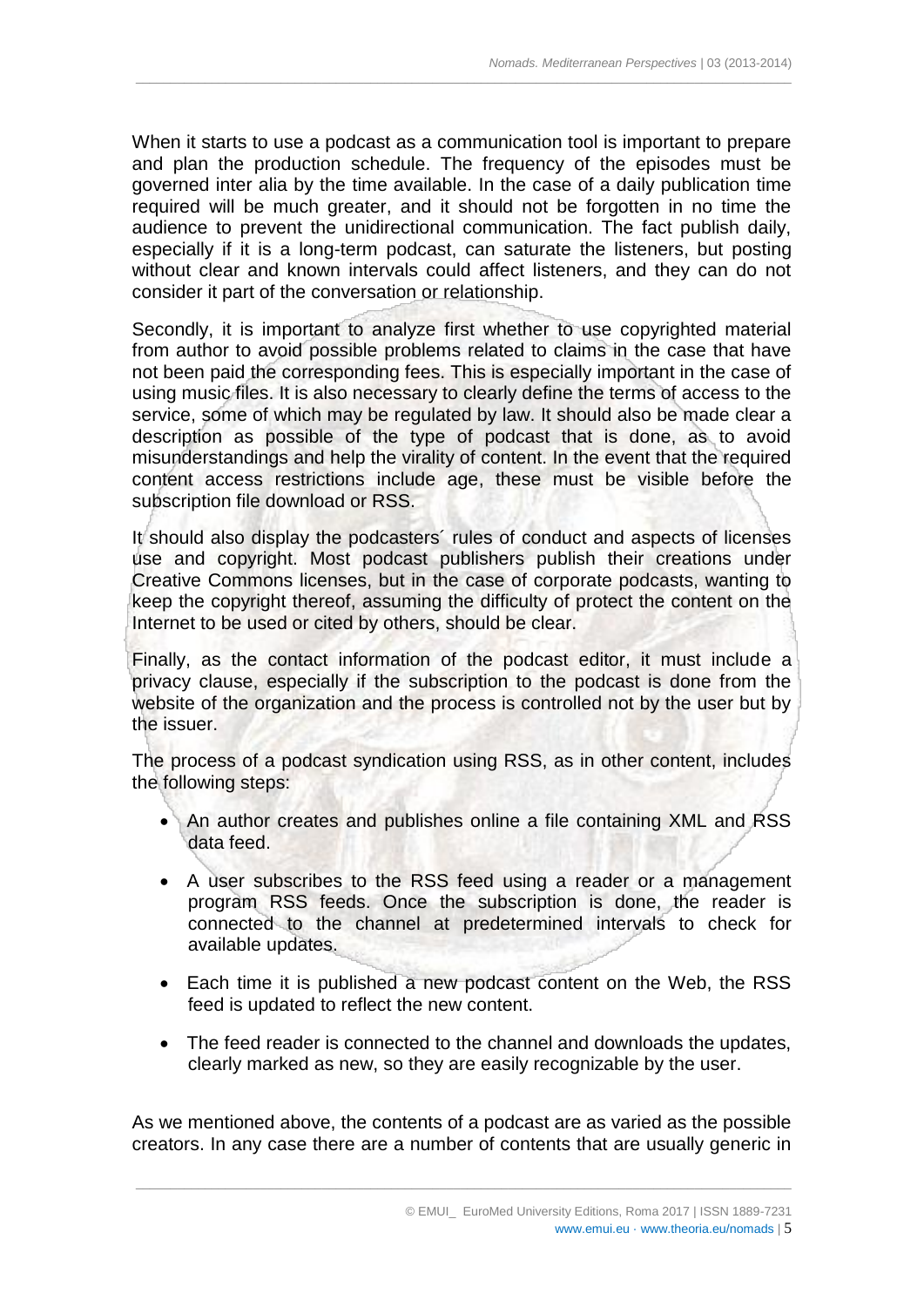all of them and allow them simply recognizable to your subscribers, regardless of the application that it has to manage it.

 $\_$  ,  $\_$  ,  $\_$  ,  $\_$  ,  $\_$  ,  $\_$  ,  $\_$  ,  $\_$  ,  $\_$  ,  $\_$  ,  $\_$  ,  $\_$  ,  $\_$  ,  $\_$  ,  $\_$  ,  $\_$  ,  $\_$  ,  $\_$  ,  $\_$  ,  $\_$  ,  $\_$  ,  $\_$  ,  $\_$  ,  $\_$  ,  $\_$  ,  $\_$  ,  $\_$  ,  $\_$  ,  $\_$  ,  $\_$  ,  $\_$  ,  $\_$  ,  $\_$  ,  $\_$  ,  $\_$  ,  $\_$  ,  $\_$  ,

- Title. Assumes initial engagement and is the podcast representative element in question. It is the brand that makes every single podcast special. It can bring also the episode number published.
- Description. Fundamental to future subscribers, the description is the piece of text that allows interested parties choose to subscribe to the podcast.
- Author. Like all Web 2.0 formats, the podcast should not be anonymous. It is the voice of a person. The audience appreciates that kind of attitude. It is therefore highly desirable to be reflected clearly who is the person or organization responsible for the emission.
- URL. It is desirable that the issuer of a podcast creates a website where visitors can find the "repository" of previous episodes and also work as sound file of the editor.

Most bloggers also manifest podcast listening, so it becomes an essential tool that can be analyzed accessing to the audience data.

# **3. WIKIS as collaborative tools**

The Wiki concept came when Ward Cunningham developed a type of website that anyone could edit and modify (Evans, 2006). Ward Cunningham developed the first wiki project in 1994. He called WikiWikiWeb and he installed on the server of his company in March 1995. In its name Cunningham joined the conceptual aspect agility editing multiple pages and thematic discussions using the Hawaiian word repetition "wiki", meaning fast. In this first draft, the programmers participants shared ideas and programming models creating a space for discussion that continues to operate today with more than thirty thousand pages incorporated:<http://c2.com/cgi/wiki>

The idea of collaborative innovation in the field of Internet can traced back to the beginning of the construction of the first search engines. The initial concept of a wiki project could also be related to Vannevar Bush's article published in 1945, entitled "As We May Think" (Bush, 1945) in advancing the arrival of hypertext as a system of representation of ideas.

share similar functions: they are based on software platforms that allow ed

Wikis are collaborative platforms that simply allow the development and transfer of knowledge. After the mass popularization of Wikipedia, the most known and visited of wikis, its use has been extended by allowing you to generate a networked distributed work, attract contributors in addition to possibilities of monitoring against vandalism (Ebersbach, 2008).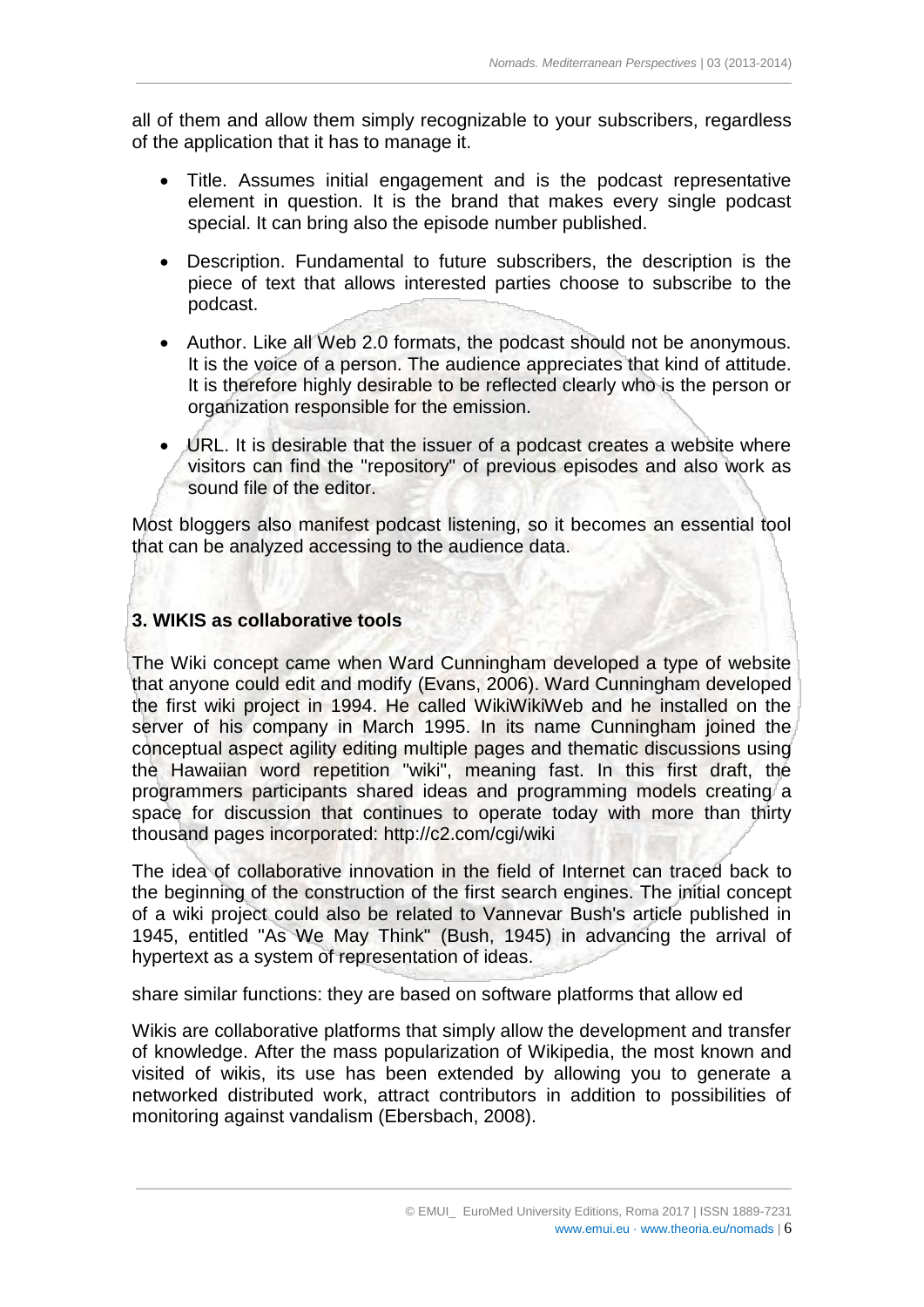Most wikis can share similar functions: they are based on software platforms that allow editing and modification of content by registered users. The key to the operation of a wiki is to enable collaboration easily, to access the revision history and often argue about it on pages created for this purpose (Roth, 2007). Thus, work with wiki is based on a source editable templates are not visible in a real-time rendering engine. As an added feature, the most common is that the license of contributions is carried out using Creative Commons licenses, escaping the rigidity offered based on copyright protected by copyright. Even on multiple occasions no license of any kind, leaving the contents available in the area of public domain and totally free use and modification.

 $\_$  ,  $\_$  ,  $\_$  ,  $\_$  ,  $\_$  ,  $\_$  ,  $\_$  ,  $\_$  ,  $\_$  ,  $\_$  ,  $\_$  ,  $\_$  ,  $\_$  ,  $\_$  ,  $\_$  ,  $\_$  ,  $\_$  ,  $\_$  ,  $\_$  ,  $\_$  ,  $\_$  ,  $\_$  ,  $\_$  ,  $\_$  ,  $\_$  ,  $\_$  ,  $\_$  ,  $\_$  ,  $\_$  ,  $\_$  ,  $\_$  ,  $\_$  ,  $\_$  ,  $\_$  ,  $\_$  ,  $\_$  ,  $\_$  ,

Wikis often have several types of use and participation policies, explicit, by usage rules presented in so-called "meta-items", or implied, focusing on common sense rules and accepted by the netiquette. Within usage policies would stand also the answers to questions such as who can participate, how social interactions are organized? What kind of technical needs exist?

A wiki is a viable community when a mixture of two factors occurs: the group of users that can be more or less active and the number of existing articles pages and control updates. Users participating in a wiki are often motivated by incentives for participation and among them we reflect three fundamental aspects (Roth, 2007):

- Altruism, feeling the need to offer and participate in contributing to a public good.
- Social influence, thanks to sharing, knowledge and interaction with strangers in most cases. Through participation in a wiki, individuals may be able to build and develop your online reputation or move up the social hierarchy generated within the Internet.
- Selfishness, which is favoured by improving certain skills achieved through participation and can be used in the future.

The incentives are especially important at the beginning of work on a wiki environment and are almost crucial to retain users as well as the recruitment of new users. In this sense a wiki is assimilated in many ways to the communities of practice, allowing, among other considerations, improve the skills of each of its members and generate a complex system of exchange and generation of knowledge (Wenger, 1999). Former members act as levers that allow push and improve the relationships between the new users. The differences between administrators and members often be clearly reflected and explicitly shown (Kittur, 2007).

KitturAnniket has demonstrated large qualitative differences between users and administrators of the most known and used wiki the world: Wikipedia. The resolution of conflicts that may appear, vandalism or any breach of the rules referred to the inclusion of Wikipedia, content as false or erroneous items, as well as disputes between editors, are decided by the group administrators. To avoid these problems in a wiki with millions of articles in all languages is vital

<sup>©</sup> EMUI\_ EuroMed University Editions, Roma 2017 | ISSN 1889-7231 www.emui.eu · www.theoria.eu/nomads | 7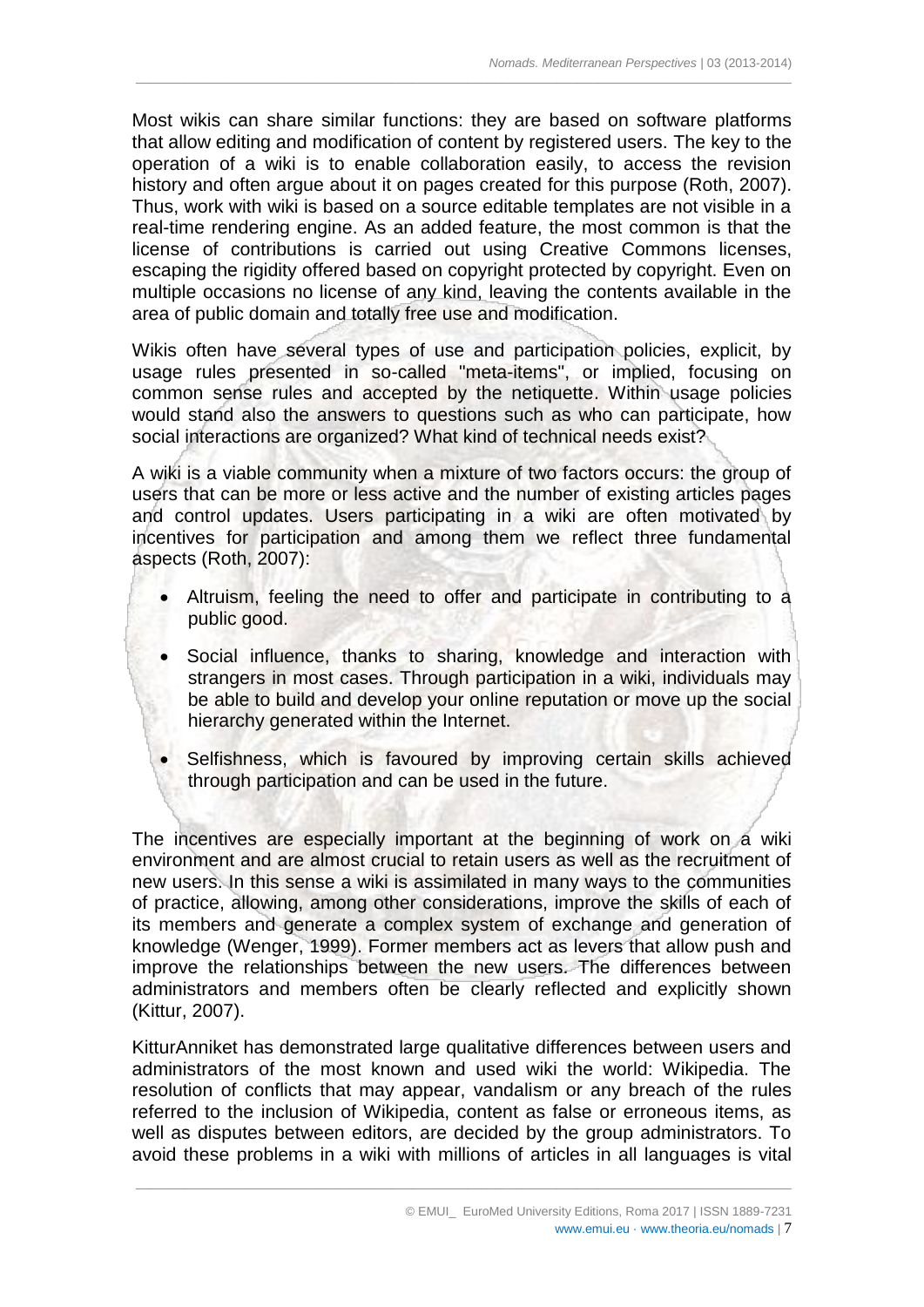and crucial in their development that members understand the rules and are able to attend and contribute to the level of conflict resolution.

 $\_$  ,  $\_$  ,  $\_$  ,  $\_$  ,  $\_$  ,  $\_$  ,  $\_$  ,  $\_$  ,  $\_$  ,  $\_$  ,  $\_$  ,  $\_$  ,  $\_$  ,  $\_$  ,  $\_$  ,  $\_$  ,  $\_$  ,  $\_$  ,  $\_$  ,  $\_$  ,  $\_$  ,  $\_$  ,  $\_$  ,  $\_$  ,  $\_$  ,  $\_$  ,  $\_$  ,  $\_$  ,  $\_$  ,  $\_$  ,  $\_$  ,  $\_$  ,  $\_$  ,  $\_$  ,  $\_$  ,  $\_$  ,  $\_$  ,

Wikis have proven to be an interesting solution to support the creation and transfer of common knowledge (Fuchs-Kittowski, 2005). All users can comment, change the content, add and even delete some pages. The provision of knowledge and generation by way of cooperation is especially needed in jobs where the need is knowledge intensive use. Thus, the traditional knowledge management tools should be linked with the tools of community support. This requires some basic requirements should include the following:

- 1. It is necessary that all users can access simply to all available information
- 2. Participants must be aware on the idea that knowledge is cooperative and its conservation is done thanks to the community
- 3. Each of the components of knowledge must be associated with each other to generate a higher level of knowledge and no "islands of knowledge" disaggregated

With a wiki, the dividing line between the participants "active" and "passive" can be eliminated by the emergence of a network of pages or personal spaces that ultimately end up reflecting the assumption of global knowledge.

Wikis can be differentiated according to their objectives, being a personal site or a project that can involve thousands of people simultaneously, as well as their technical possibilities as access control or permissions. It is also possible to make distinctions by type database, its structure WYSIWYG1and advanced markup languages, especially XML. In this sense, it could be analyzed the concurrent links, different quality controls built, the ability to monitor recent changes, access the pages of discussion or categorization of content.

### **3.1. Frequently and disruptive uses of wikis**

There are different ways of using a wiki environment and its creators are the ones who make at first the features and direction that it should take (Plummer, 2008). Among the most common uses we can see the following two:

- Shared knowledge repository and interactions of virtual communities, which keeps the memory of the achievements of the group.
- Repository of ideas and "artifacts" shared and knowledge management system in organizations. The project documentation can be prepared using a wiki (Raman, 2006) in the same way that the work environment can be exploited for the development of a community of practice.

 1 "*What you see is what you get*".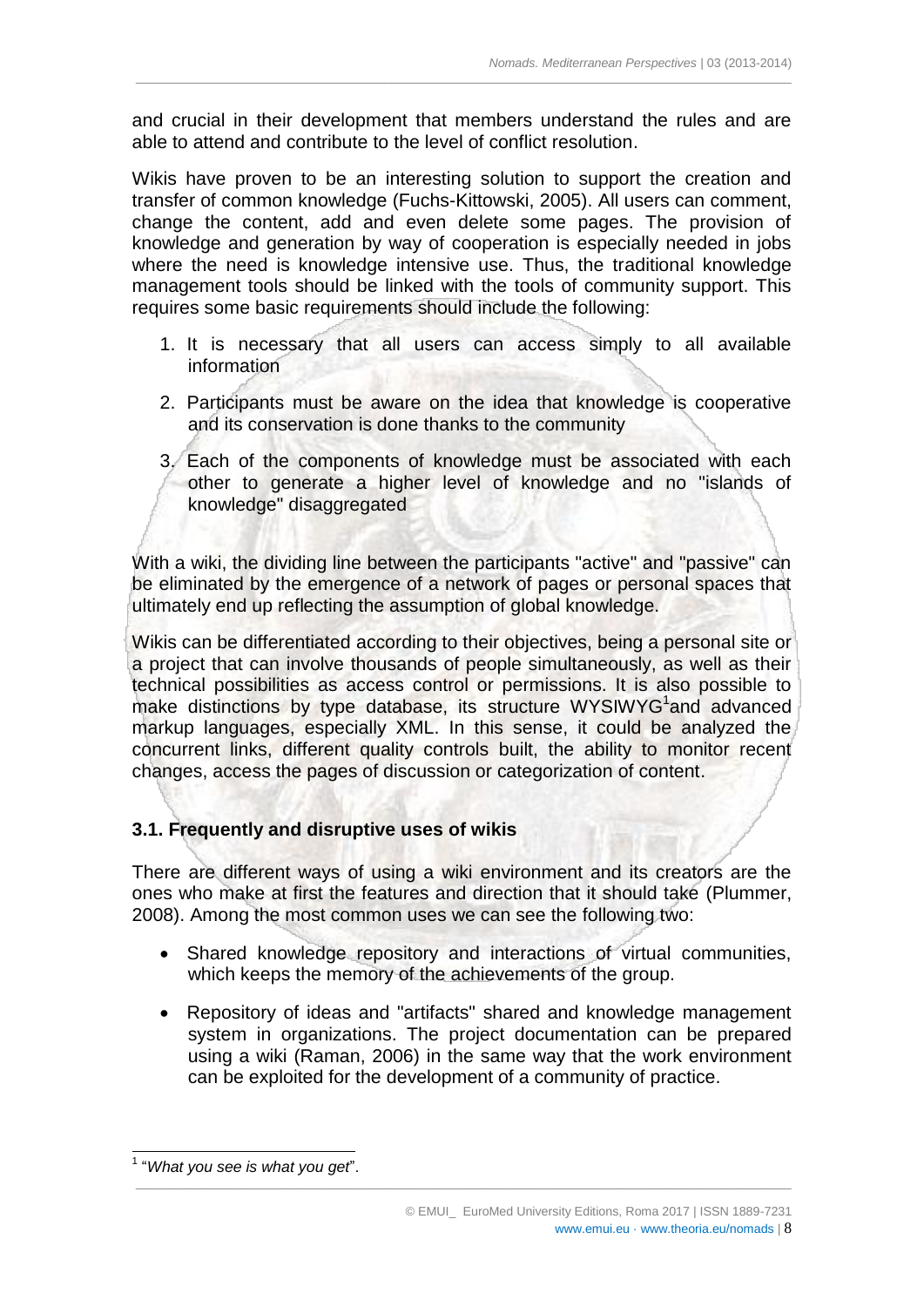Wikis have been incorporated increasingly to more organizations, both formal and informal due to several reasons. Among them we can mention the following:

 $\_$  ,  $\_$  ,  $\_$  ,  $\_$  ,  $\_$  ,  $\_$  ,  $\_$  ,  $\_$  ,  $\_$  ,  $\_$  ,  $\_$  ,  $\_$  ,  $\_$  ,  $\_$  ,  $\_$  ,  $\_$  ,  $\_$  ,  $\_$  ,  $\_$  ,  $\_$  ,  $\_$  ,  $\_$  ,  $\_$  ,  $\_$  ,  $\_$  ,  $\_$  ,  $\_$  ,  $\_$  ,  $\_$  ,  $\_$  ,  $\_$  ,  $\_$  ,  $\_$  ,  $\_$  ,  $\_$  ,  $\_$  ,  $\_$  ,

- Limited cost. Currently there are a variety of platforms for building wikis format developed with Open Source, usually built using LAMP technologies (Linux, Apache, MySQL and PHP). The software with which is Wikipedia developed, MediaWiki, shares these characteristics, being possible to free download and install on any server without licensing fees of any kind.
- Low barriers to the incorporation of new contributions. Any new user, after a very simple subscribe process, and depending on the characteristics of the permits created by administrators, can create and edit any material belonging to the wiki without any difficulty.
- Large capacity for Knowledge Management, allowing the creation of knowledge in the wiki space, by providing users the knowledge very quickly and easily, usually through internal searches and providing dynamic updating of knowledge as representative element.
- Ease of access from multiple platforms, because virtually all wiki systems only requires a web browser to access, create or edit content, and can be done from any architecture or device with Internet access.

Within organizations, a wiki can be implemented with different objectives. We note below some of the most widespread possibilities from the point of view of Knowledge Management (Hall, 2007):

- Staff Intranet. Used by managers for sharing best practice documents quickly and easy.
- Collaborative document editing, adding speed and ubiquity to work in them.
- Development of manuals and complex projects in areas with poorly defined Intranets or hard to use.
- Creation of knowledge base, accessible from any environment and constantly updated.

Wikis in corporate deployments are usually installed on the servers of the organization or as part of the intranet. In these cases the aspects related to security and data privacy must become a priority, protected by security measures and consider the following aspects to enable join with other information systems policies:

The Wiki´s users can establish trust and reputation systems, whose ties generate differences in behavior depending on whether the interactions are between acquaintances versus others users with which the relationship is mediated exclusively. Like any collaborative system, there are always issues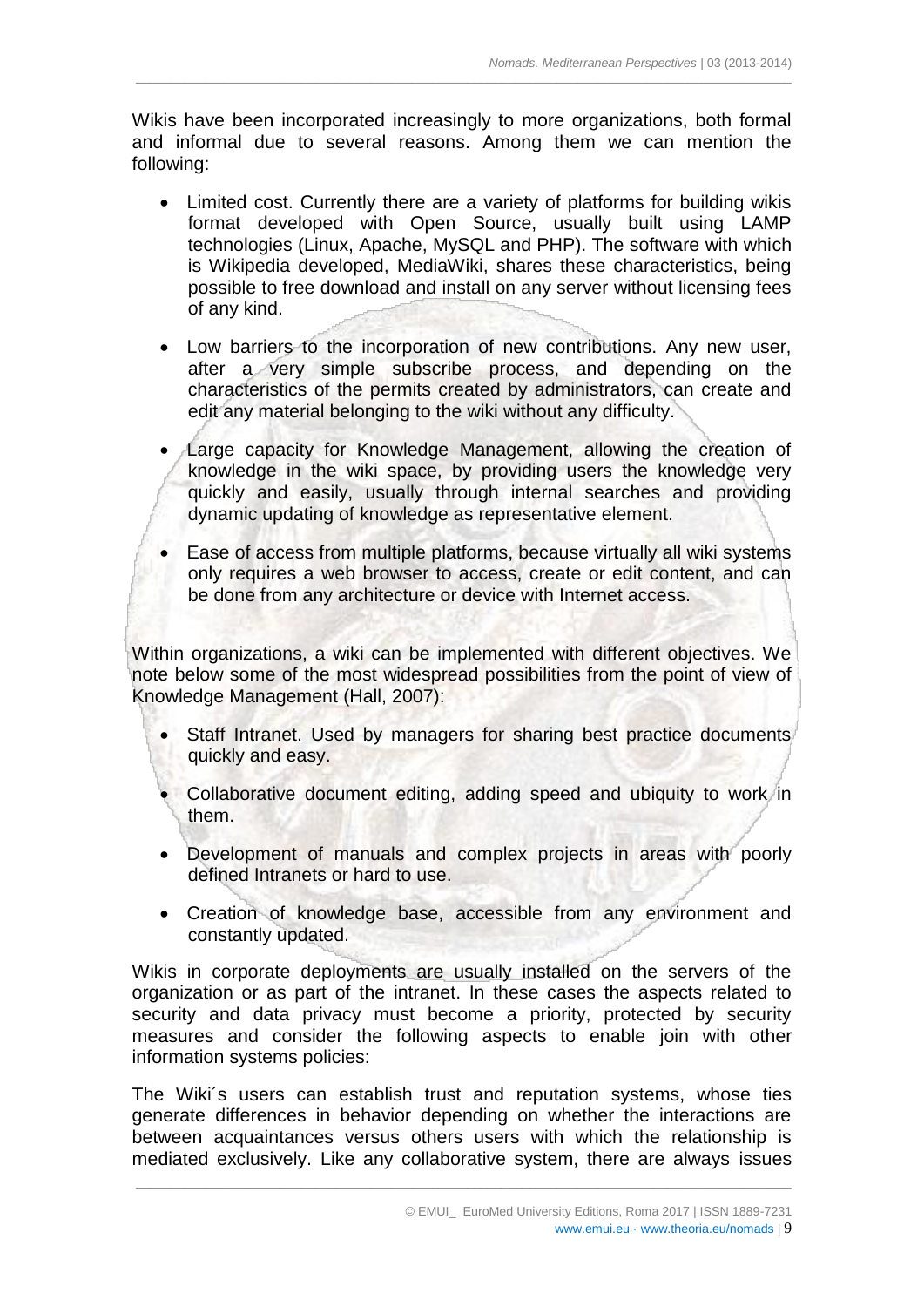that can cause problems and the example of Wikipedia and its frequent criticism by some ideological or conceptual errors, consciously or not, make that the responsibility that lies with the editors is undeniable (Brown, 2007).

 $\_$  ,  $\_$  ,  $\_$  ,  $\_$  ,  $\_$  ,  $\_$  ,  $\_$  ,  $\_$  ,  $\_$  ,  $\_$  ,  $\_$  ,  $\_$  ,  $\_$  ,  $\_$  ,  $\_$  ,  $\_$  ,  $\_$  ,  $\_$  ,  $\_$  ,  $\_$  ,  $\_$  ,  $\_$  ,  $\_$  ,  $\_$  ,  $\_$  ,  $\_$  ,  $\_$  ,  $\_$  ,  $\_$  ,  $\_$  ,  $\_$  ,  $\_$  ,  $\_$  ,  $\_$  ,  $\_$  ,  $\_$  ,  $\_$  ,

The term wiki has no reference to any particular program but to a generic concept with the characteristics described above. The development and future challenges of technology focus on standardized wiki markup language help structure content through semantic extensions, build relationships, and semantic attributes and ontologies (Kille, 2006).

The commissioning of a wiki does not create a community of practice or a social network automatically. To succeed it needs the good maintenance, a high attention process to the contents published there, and an active community of participants to back it up. And likewise you need to incorporate a number of mechanisms to carry out effective control of the interactions produced in the wiki space. Among the most common actions for the correct operation of the application requires the following:

- Ability to quickly reverse the changes to erroneous or malicious data.
- Temporary lock of users who provide content that is considered slightly incorrect.
- Denial of content when the editors are not duly registered.
- In some extreme cases, administrators must have the ability to block the wiki temporarily.

## **4. Conclusion**

Podcast and wikis are less used tools today that common social networks for the creation and transmission of knowledge. Its high capacity to reach different sectors as well as ease of use make them excellent for improve projects in any organization, regardless of the purposes. Internet users, through massive use of Wikipedia have increased their learning curve using wikis, but they are still far from becoming wiki editors massively, beyond a more or less sporadic. Similarly, the audio content consumption, increasingly widespread in the media, but still far away in other organizations, can substantially improve the communication possibilities with stakeholders. With intensive use of technology, focused on "soft" technology, which allows user to be incorporated by little versed in technological developments, both platforms can help most and better to the distribution of content that today, finally, are held for users and can break the traditional monopoly over it by hierarchical and established entities.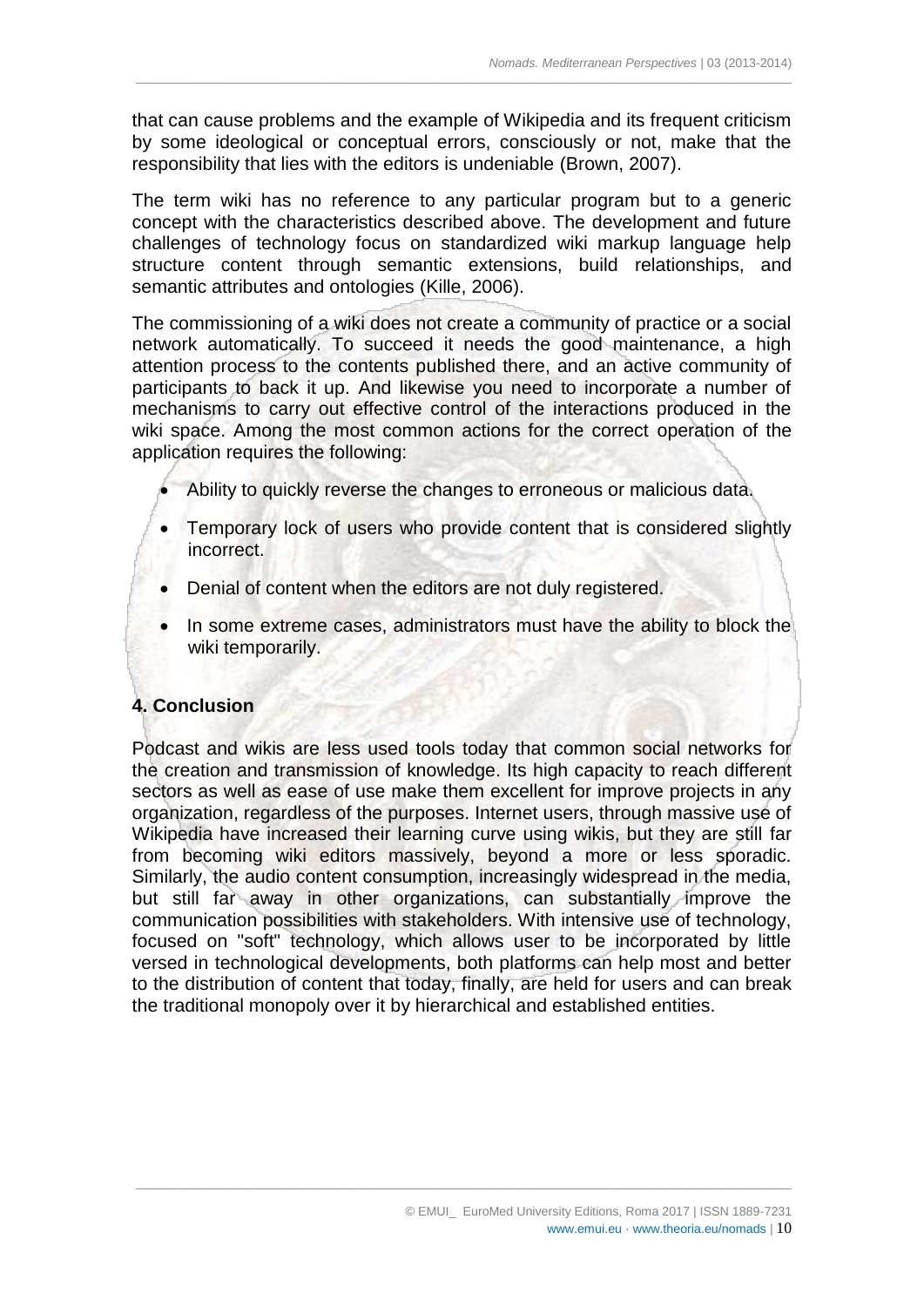# **5. REFERENCES**

BROWN, M, HUETTNER, B, JAMES-TANNY, Ch, (2007) *Managing virtual teams: getting the most from Wikis, Blogs and other collaborative tools*, Plano: Wordware Publishing

 $\_$  ,  $\_$  ,  $\_$  ,  $\_$  ,  $\_$  ,  $\_$  ,  $\_$  ,  $\_$  ,  $\_$  ,  $\_$  ,  $\_$  ,  $\_$  ,  $\_$  ,  $\_$  ,  $\_$  ,  $\_$  ,  $\_$  ,  $\_$  ,  $\_$  ,  $\_$  ,  $\_$  ,  $\_$  ,  $\_$  ,  $\_$  ,  $\_$  ,  $\_$  ,  $\_$  ,  $\_$  ,  $\_$  ,  $\_$  ,  $\_$  ,  $\_$  ,  $\_$  ,  $\_$  ,  $\_$  ,  $\_$  ,  $\_$  ,

BUSH, V (1945) "As wemayThink", Disponible en línea en <http://www.theatlantic.com/magazine/archive/1945/07/as-we-may-think/303881>

CANGIALOSI, G, (2008) *The business podcasting book*, Burlington: GigaVox Media

EBERSBACH, A, (2008) *Wiki: Web Collaboration*, Berlín: Springer

EVANS, P, (2006) "The Wiki Factor", *BizEnd*, pp. 28-32, Enero-Febrero. Disponible en en: línea en:

<http://www.aacsb.edu/publications/Archives/JanFeb06/p28-33.pdf>

FUCHS-KITTOWSKI, F, KOHLER, A, (2005) "Wiki communities in the context of work processes", *International symposium on Wikis*, 33-39, Nueva York: ACM

HAMMERSLEY, B, (2004) "Audible revolution", *TheGuardian*, 12 de febrero de 2004. Disponible en línea en:

<http://www.guardian.co.uk/media/2004/feb/12/broadcasting.digitalmedia>

HALL, H, (2007) "KM, culture and compromise: interventions to promote knowledge sharing supported by technology in corporate environments", *Journal of Information Sciences*, Volumen 33, Número 2, 181-188, Edinburgo:Napier University

KILLE, A, (2006) "Wikis in the Workplace: How Wikis Can Help Manage Knowledge in Library Reference Services", *LIBRES Library and Information Science*, Volumen 16, Número 1, Marzo de 2006. Disponible en línea en <http://libres.curtin.edu.au/libres16n1>

KITTUR, A et Al, (2007) "Harnessing the wisdom of crowds in wikipedia: quality through coordination", *Conference on Computer supported cooperative work*, 37-46, San Diego: ACM

PLUMMER, M, PLOTNICK, L, HILTZ, S, JONES, Q, (2008) "A Wiki that knows where it is being used: insights from potential users", *ACM SIGMIS Database*, Volumen 39, Número, 4, 13-30, Nueva York: ACM

POSTMAN, N, (2006) "Cuestionamiento de los medios de comunicación", *La Universidad conectada*, Málaga: Aljibe

RAMAN, M, (2006) "Wiki technology as a "Free" collaborative tool within an organizational setting", *Information systems management*, vol. 23, no4, 59-66, Colchesterc: Taylor & Francis

ROTH, C, (2007) "Viable wikis, struggle for life in the Wikisphere", *International symposium on Wikis*, 119-124, Montreal, Quebec

SELLAS, A, (2009) *La voz de la Web 2.0. Análisis del contexto, retos y oportunidades del podcasting en el marco de la comunicación sonora*, Tesis Doctoral, Universidad Oberta de Cataluña

WENGER, E, (1999) *Communities of Practice. Learning, meaning and identity*, Cambridge: Cambridge University Press